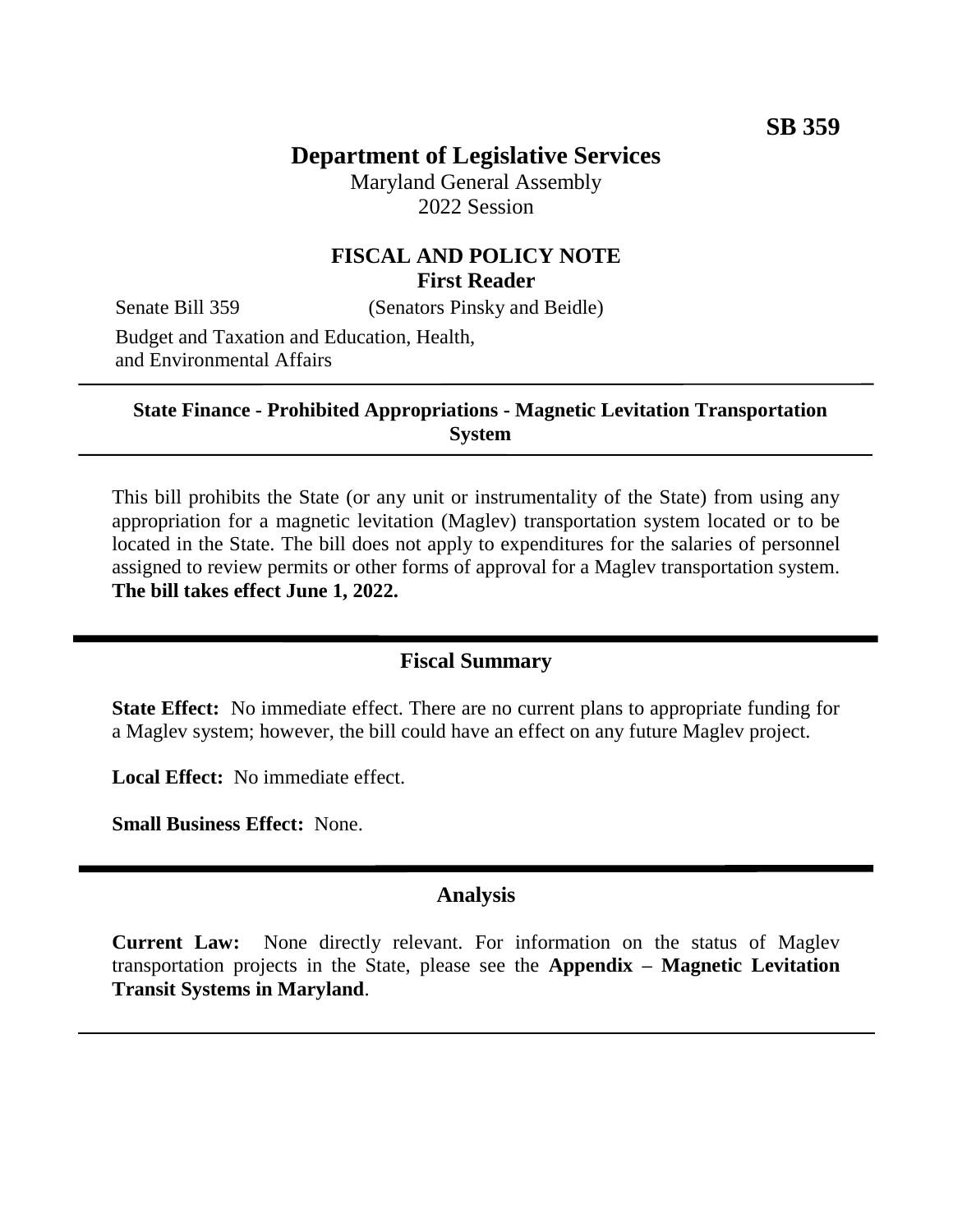## **Additional Information**

**Prior Introductions:** SB 188 of 2021 received a hearing in the Senate Budget and Taxation Committee, but no further action was taken. Its cross fill, HB 63, received an unfavorable report from the House Environment and Transportation Committee. SB 253 of 2020, a bill with a similar provision, received a hearing in the Senate Budget and Taxation Committee, but no further action was taken. Its cross file, HB 715, received a hearing in the House Appropriations Committee but was subsequently withdrawn. SB 200 of 2019, a bill with a similar provision, received a hearing in the Senate Budget and Taxation Committee, but no further action was taken. Its cross file, HB 1296, was referred to the House Rules and Executive Nominations Committee, but no further action was taken.

**Designated Cross File:** HB 326 (Delegate Williams, *et al.*) - Environment and Transportation and Appropriations.

**Information Source(s):** Maryland Department of Transportation; Department of Budget and Management; Baltimore City; Baltimore and Prince George's counties; Department of Legislative Services

**Fiscal Note History:** First Reader - February 2, 2022 fnu2/lgc

Analysis by: Richard L. Duncan Direct Inquiries to:

(410) 946-5510 (301) 970-5510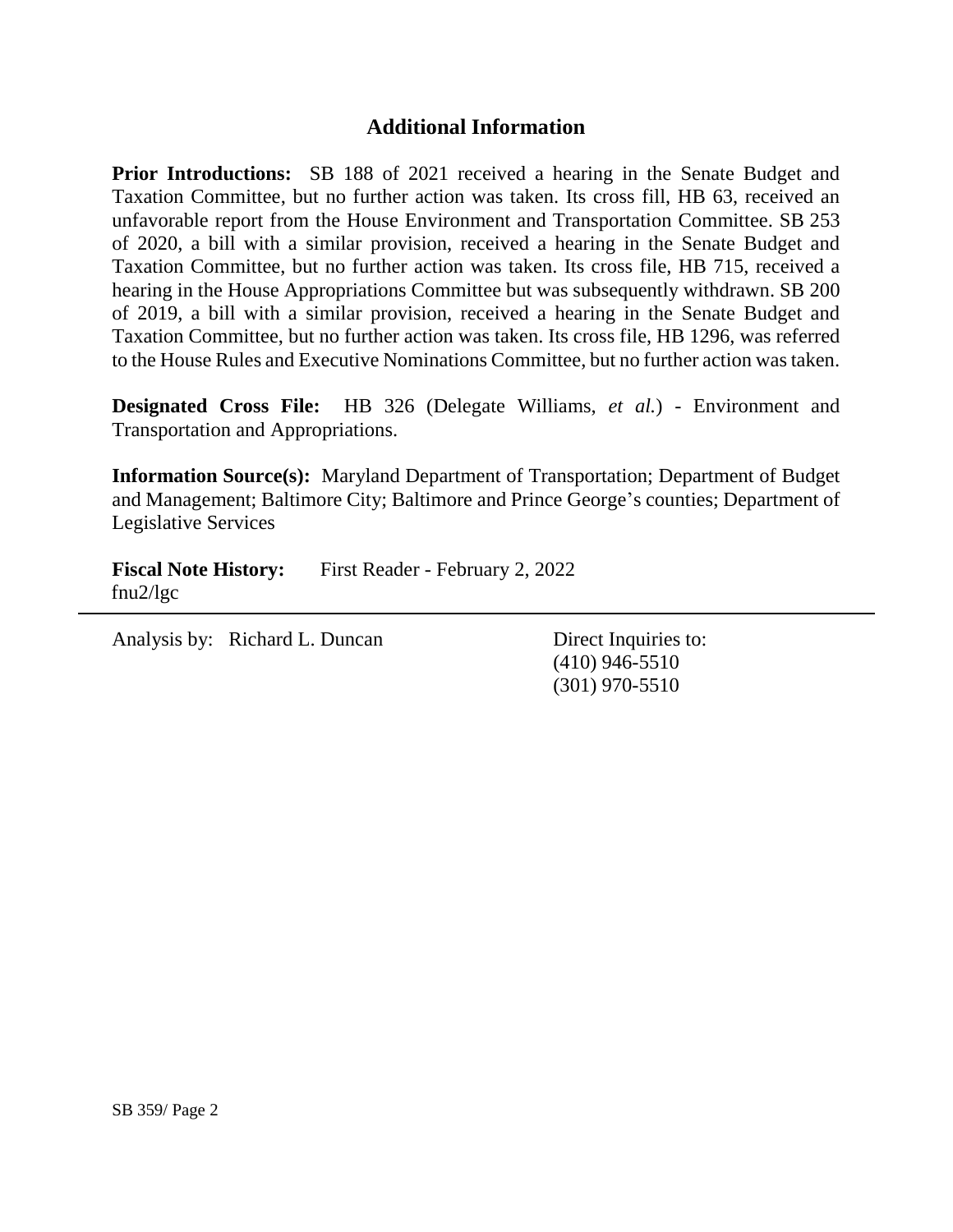# **Appendix – Magnetic Levitation Transit Systems In Maryland**

#### *Magnetic Levitation Trains – Generally*

Unlike traditional steel wheel trains that travel along rails, magnetic levitation (Maglev) trains use superconducting magnets to levitate train cars. Magnets attached to the train interact with magnets along rails within a concrete guideway to propel the train. The U.S. Department of Energy (DOE) reports that a Maglev train can travel at speeds of up to 375 miles per hour with very little turbulence compared to steel wheel trains. DOE also notes that Maglev trains are safer than traditional trains; for example, traditional train derailments that result from cornering too quickly are nearly impossible. Several countries have implemented Maglev train systems, including Germany, Japan, and South Korea, and many others have explored the prospects of doing so.

#### *History of Maglev in Maryland*

The federal Transportation Equity Act for the 21st Century (TEA-21), which was signed into law in 1998, authorized federal funding to implement a Maglev system in the United States. Funding through TEA-21 lapsed in 2003, and although the Act did not result in the implementation of a Maglev system, several states explored the costs and benefits of doing so. Maryland was particularly interested because a Maglev system could significantly reduce the travel time between Baltimore City and the District of Columbia.

The Maryland Department of Transportation (MDOT) began to devote funding to the development and evaluation of a Maglev system in fiscal 2001. At that time, the Federal Railroad Administration (FRA) and MDOT commenced the Environmental Impact Study (EIS) for the project, which is required by the National Environmental Policy Act.

The final EIS was never published, however, because State legislation enacted in 2003 and 2004 prohibited the funding of a Maglev project following the final report of the Task Force to Evaluate the Development and Construction of a Magnetic Levitation Transportation System. In its final report, which was issued in 2003, the task force noted that, among other challenges, a significant amount of funding would be required to implement a Maglev system in Maryland. As a result, during the 2003 session, the General Assembly prohibited spending any State funds to study, develop, or construct a Maglev system and required the enactment of legislation prior to any agreement to construct or operate such a system. During the 2004 session, these provisions were modified to prohibit any State or federal funding for any phase of a Maglev project after